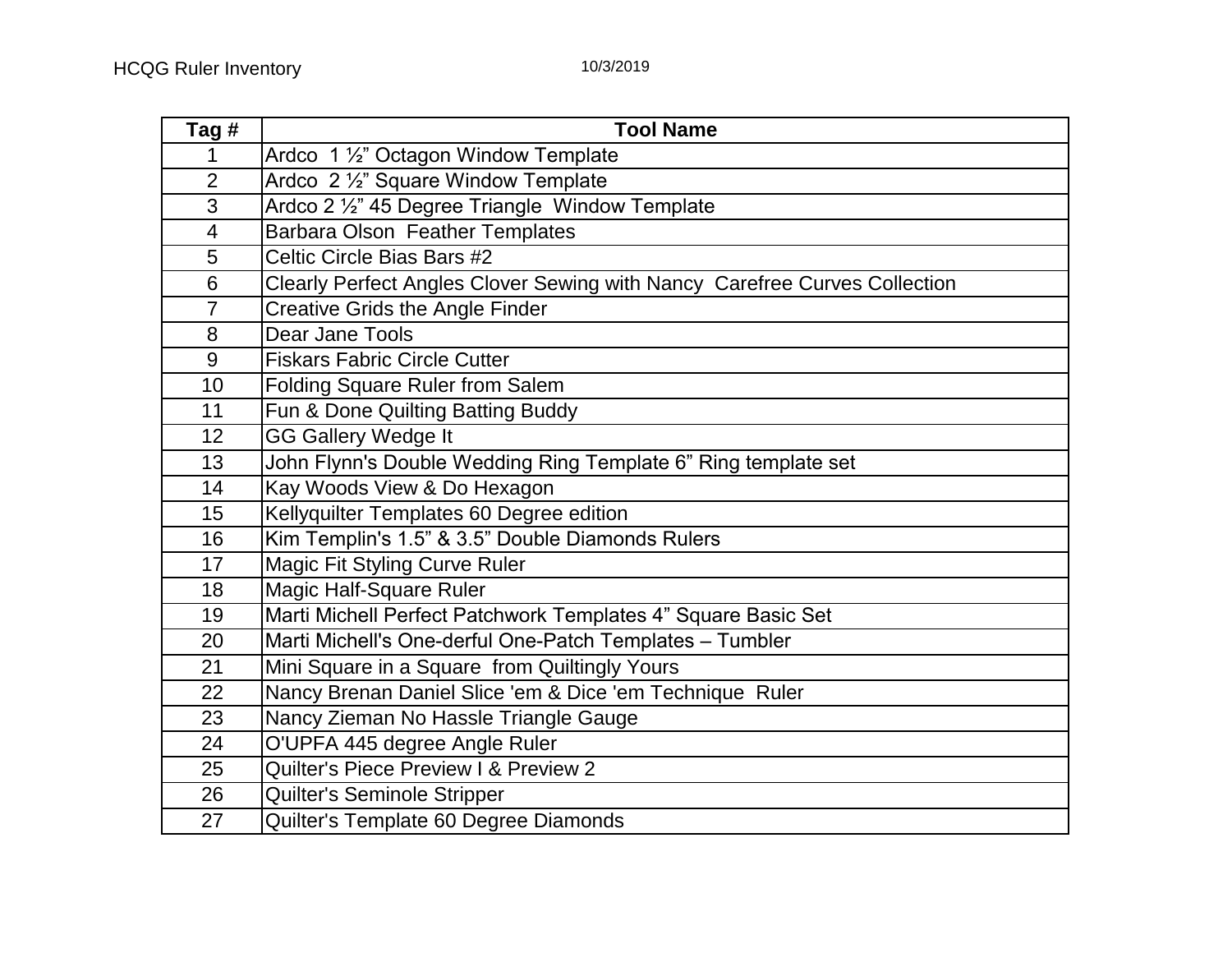| 28 | Quilter's Template Hexagons                                               |
|----|---------------------------------------------------------------------------|
| 29 | Starmaker 6TM by Kaye Wood                                                |
| 30 | Starmaker 8TM by Kaye Wood                                                |
| 31 | The Binding Tool TQM Products                                             |
| 32 | The Sewer's T Square Dritz See Thru Ruler                                 |
| 33 | Today's Quilter 2-in-1 Binding Tool                                       |
| 34 | Today's Quilter 46 Degree Corner Tool                                     |
| 35 | Today's Quilter Border Stencils & Chalk Pencil                            |
| 36 | Today's Quilter Fussy Cut Template Set $(4 \ 1 \frac{1}{2})$ " templates) |
| 37 | Today's Quilter Hand Piecing Templates (Kite & Jewel & Hexie Templates)   |
| 38 | Wonder Arc from Mary Ellen Johnson                                        |
| 39 | Jodi Barrows Square In A Square                                           |
| 40 | Kay Woods Star Maker 6                                                    |
| 41 | Kaleidoscope Ruler 2" to 12" Finished                                     |
| 42 | Marti Michell Diagonal Set Triangle Ruler 2 1/2" to 10" Blocks            |
| 43 | Mart Michell My Favorite Squaring Up Ruler                                |
| 44 | Jaybird Quilts Suoer Sidekick Ruler                                       |
| 45 | Quilt in a Day Square Up Ruler                                            |
| 46 | June Tailor Fringe Cut Ruler                                              |
| 47 | <b>Blue Ribbon Borders Quilt Marking Tools</b>                            |
| 48 | Recs Tool & Tri Tool                                                      |
| 49 | Marti Michell Multi-Size Kite Ruler                                       |
| 50 | Marti Michell's Double Wedding Ring Template                              |
| 51 | <b>Jackie's Binding Miter Tool</b>                                        |
| 52 | Quilt In a Day Scallops, Vines & Waves                                    |
| 53 | Zero Math Quilt Tools (5 rulers)                                          |
| 54 | Jodi Barrows Square In A Square Books & Tools                             |
| 55 | X Blocks Tool                                                             |